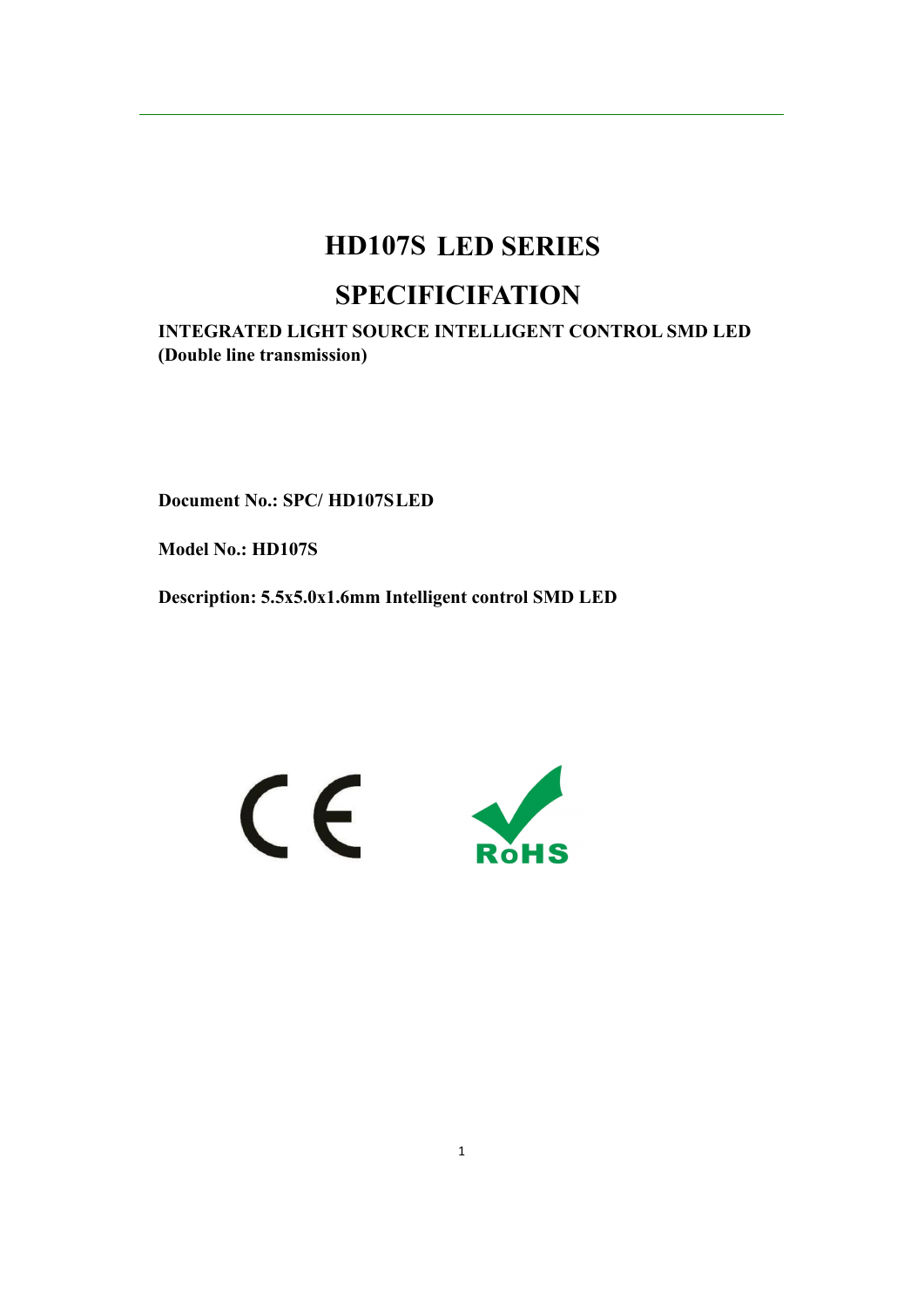#### **1. General description**

HD107S is a two-wire transmission channel three (RGB) driving intelligent control circuit and the light emitting circuit in one of the LED light source control. Products containing a signal decoding module, data buffer, a built-in constant current circuit and RC oscillator; CMOS, low voltage, low power consumption; 256 level grayscale PWM adjustment and 32 brightness adjustment; use the double output, Data and synchronization of the CLK signal, connected in series each wafer output action synchronization.

#### **2. Main FeatuApplicationsreApplications**

Full-color module, Flexible led Strip ,Rigid led strip

LED decorative lighting, LED Panel <sup>a</sup> variety of electronic products, electrical equipment

#### **3. Main Feature**

● Top SMD internal integrated high quality external control line serial cascade constant current IC, 5V application;

● Control circuit and the RGB chip integrated in SMD 5050 components, to form a complete external control pixel, make the color mix uniformity and consistency;

● The two-wire synchronous control;

- $\bullet$  The three RGB output control, 8Bit (256) color; 5Bit (32) to adjust the brightness;
- $\bullet$  The three constant current drive, self detection function specific signal
- The maximum frequency of 30MHZ serial data input.PWM:27KHZ

● The double data transmission, built-in support uninterrupted oscillation PWM output, can maintain a static image.

### **4. Product Naming**

HD107S mean white surface ,12-14ma/channel ,without capacitor intergrated in 5050 (standard version)

HD107S-B mean black surface,12-14ma/channel, without capacitor intergrated in 5050

### **5. Mechanical Dimensions:**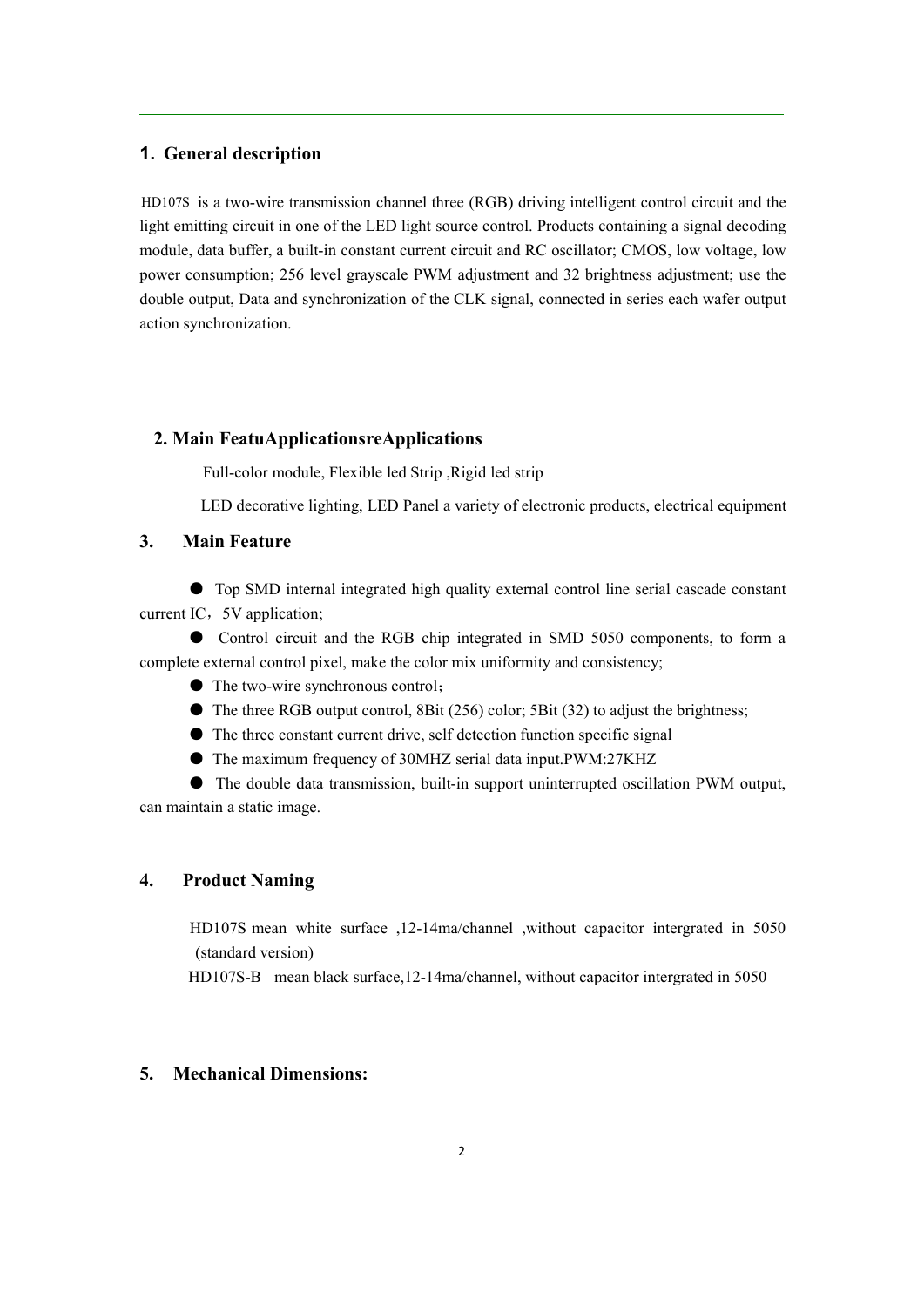

## **6. Pin Configuration:**



| Item           | Symbol     | Pin Name          | Function description                         |
|----------------|------------|-------------------|----------------------------------------------|
|                | <b>SDI</b> | Data Input        | control signal Input data                    |
| $\overline{2}$ | <b>CKI</b> | CLK Input         | control signal Input Clock data              |
| 3              | <b>GND</b> | Ground            | The signal and power supply and<br>grounding |
| 4              | <b>VCC</b> | Power             | power supply pin                             |
|                | <b>CKO</b> | <b>CLK</b> Output | control signal output Clock data             |
| 6              | <b>SDO</b> | Data Input        | control signal output data                   |

## **7. RGB chip characteristic parameters**

| Color | Wavelength(nm) | Brightness(mcd) | Lumen(lm)   |
|-------|----------------|-----------------|-------------|
| Red   | 620-630        | 400-700         | $1.0 - 2.0$ |
| Green | 515-530        | 1000-1500       | $4.0 - 5.0$ |
| Blue  | 460-475        | 300-500         | $10-15$     |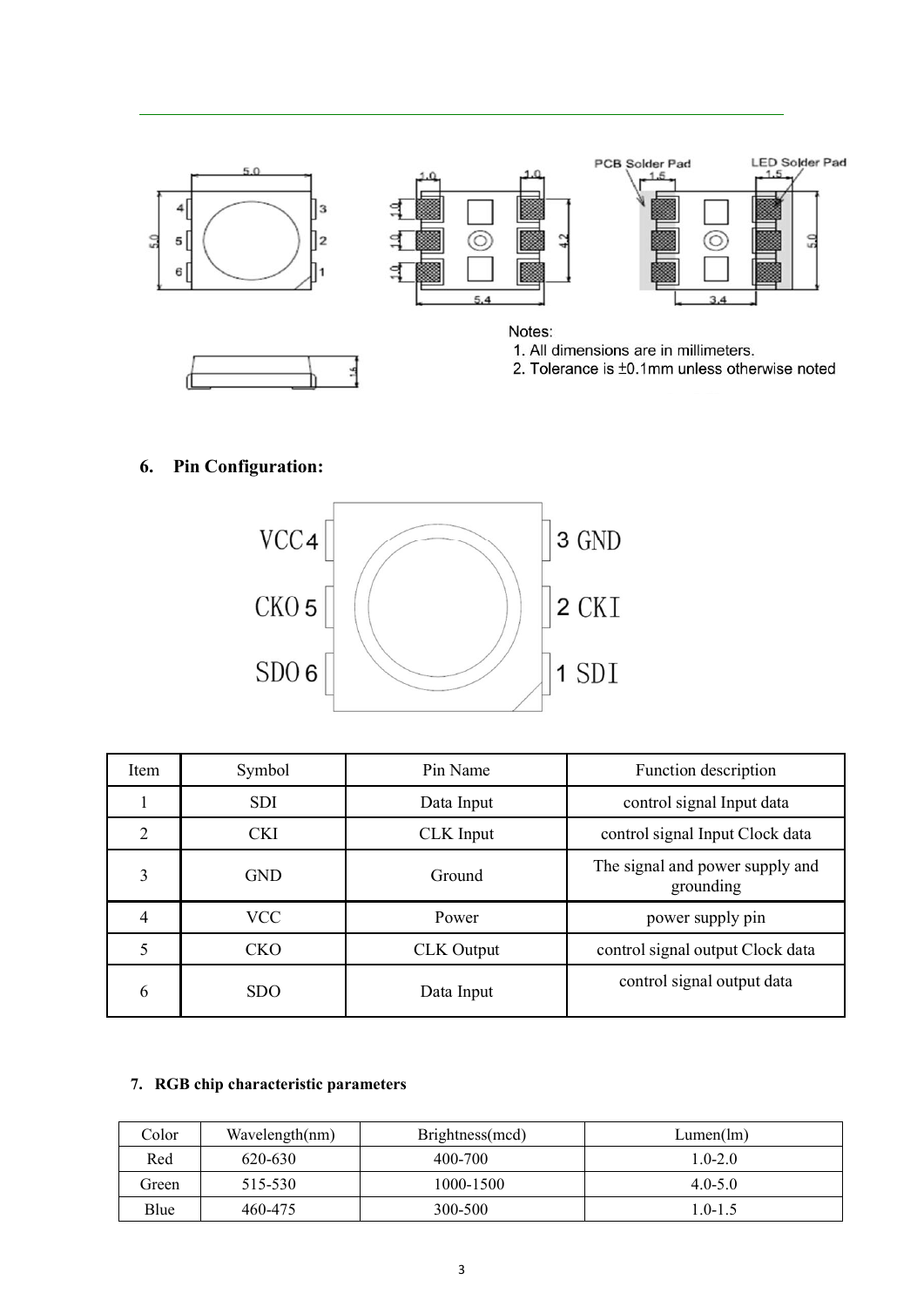| Parameter            | Symbol | Range                 | Unit |
|----------------------|--------|-----------------------|------|
| Power supply voltage | VDD    | $-0.5 \sim +5.5$      |      |
| Logic input voltage  | V in   | $-0.3 \sim$ VDD+0.3   |      |
| Working temperature  | Topt   | $-20 \rightarrow 80$  |      |
| Storage temperature  | Tstg   | $-50 \rightarrow 125$ | ∽    |
| ESD pressure         | Vesd   | 4Κ                    |      |

## **8. Absolute Maximum Ratings**(**Ta=25**℃**,VSS=0V**) **:**

## **9.** The electrical parameters (unless otherwise specified,  $TA=20 \sim +70$  °C, **VDD=4.5 ~ 5.5V,VSS=0V):**

| Parameter            | Symbol        | Min | Typical | Max | Unit | Test conditions |
|----------------------|---------------|-----|---------|-----|------|-----------------|
| The chip             | <b>VDD</b>    |     | 5.0     | 5.3 | V    |                 |
| supply Voltage       |               |     |         |     |      |                 |
| The biggest LED      | I omax        |     |         | 20  | mA   |                 |
| output current       |               |     |         |     |      |                 |
| The clock high level | <b>TCLKH</b>  |     |         | >30 | ns   |                 |
| width                |               |     |         |     |      |                 |
| The clock low level  | <b>TCLKL</b>  |     |         | >30 | ns   |                 |
| width                |               |     |         |     |      |                 |
| Data set up time     | <b>TSETUP</b> |     |         | >10 | ns   |                 |
| The frequency        | <b>FPWM</b>   |     | 26      |     | KHZ. |                 |
| of PWM               |               |     |         |     |      |                 |
| Static power         | <b>IDD</b>    |     | 1       |     | mA   |                 |
| consumption          |               |     |         |     |      |                 |

## **(1) Series data structure**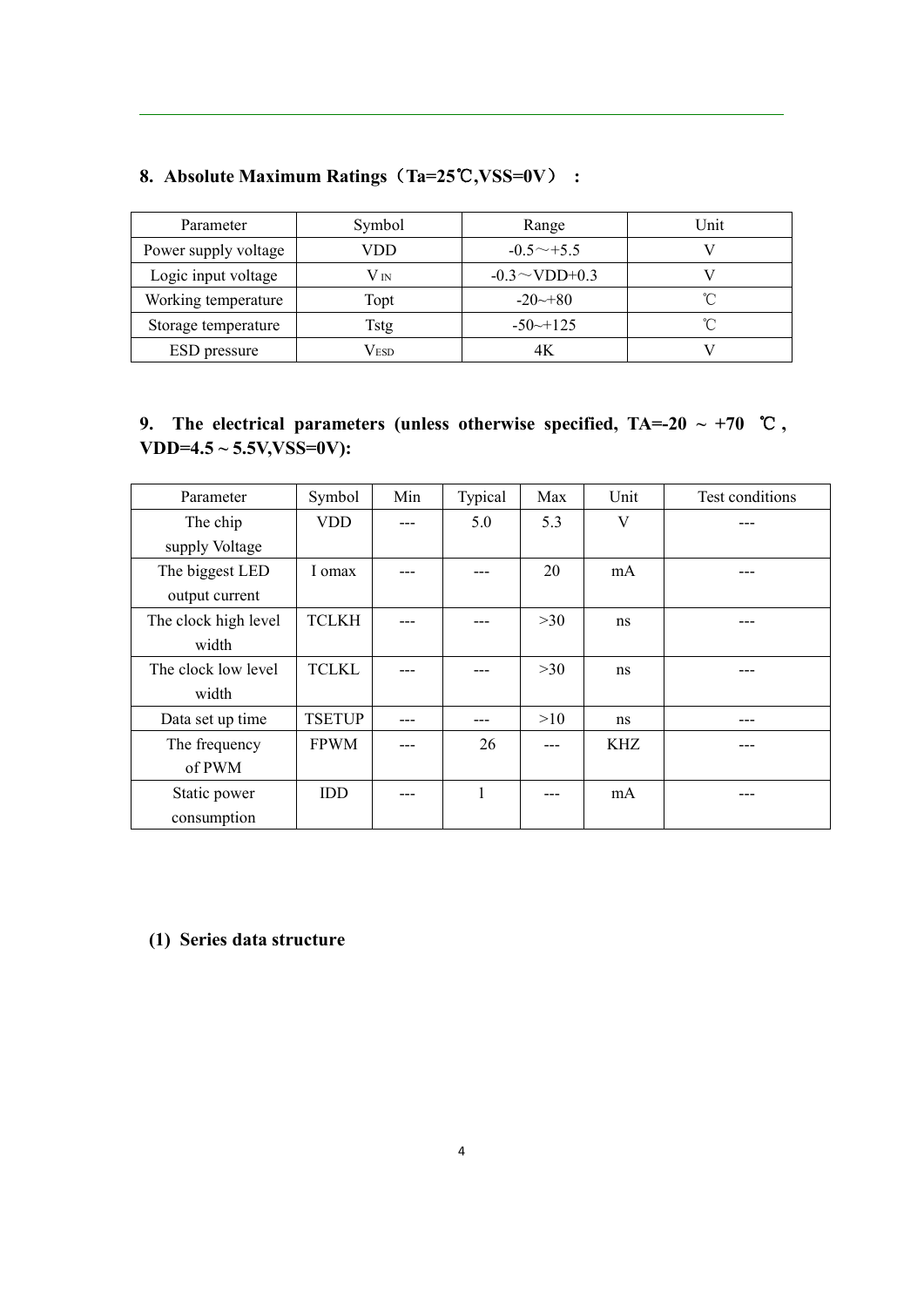| $\cap$ $\Box$<br>$\check{ }$<br>$\overline{ }$ | $0*32$                                         | LED <sub>1</sub> | LED <sub>2</sub> | LED <sub>3</sub> | LED4 | LED N | 1*32      |
|------------------------------------------------|------------------------------------------------|------------------|------------------|------------------|------|-------|-----------|
|                                                | ---<br>$\overline{\phantom{a}}$<br>Start Frame | <b>LED Frame</b> |                  | Done 124 - 1-3   |      |       | End Frame |

Start Frame 32 Bits

| 0000 | 0000 | 0000    | 0000 |
|------|------|---------|------|
| 0000 | 0000 | 0000    | 0000 |
| Bits | Bits | Bľ<br>R |      |

LED Frame 32 Bits

| 111  | and contact in the<br>Global |      | <b>GREEN</b> | RED  |  |
|------|------------------------------|------|--------------|------|--|
| Bits |                              | Bits | -<br>8       | Bits |  |

End Frame 32 Bits

| 111 | 1111 1111 |  |
|-----|-----------|--|

## **(2) 256 level gray level:**

| Data         | <b>Duty Circle</b> |
|--------------|--------------------|
| MSBLSB       |                    |
| 0000<br>0000 | 0/256              |
| 0000<br>0001 | 1/256              |
| 0000<br>0010 | 2/256              |
|              |                    |
|              |                    |
|              |                    |
|              |                    |
| 1101<br>1111 | 253/256            |
| 1111<br>1110 | 254/256            |
| 1111<br>1111 | 255/256            |

**(3) PWM input / output signal relationship:**

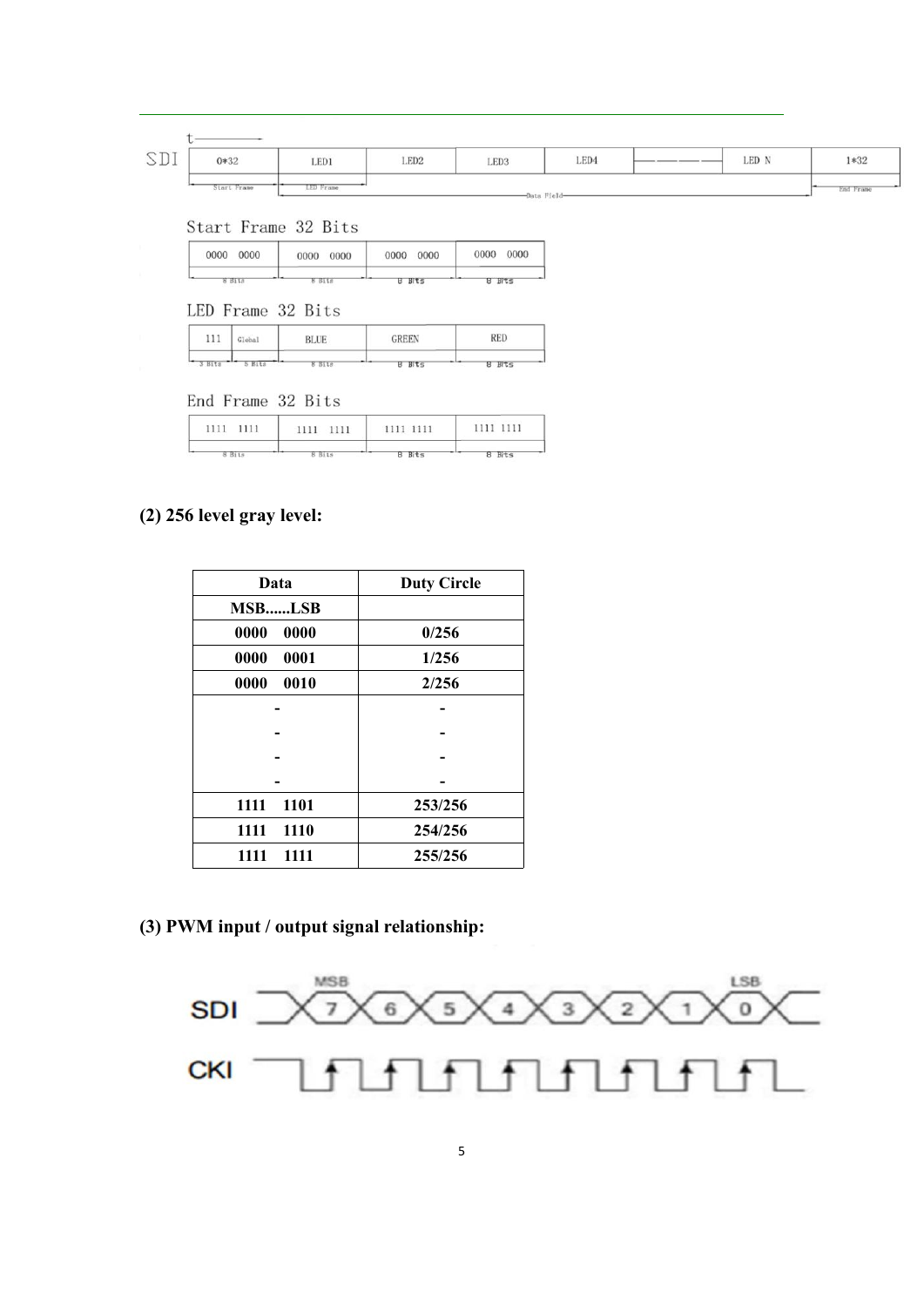**(4) 5-Bit (level 32) brightness adjustment (simultaneous control of OUTR\OUTG\OUTB three port current):**

| Data   | <b>Duty Circle</b> |
|--------|--------------------|
| MSBLSB |                    |
| 00000  | 0/31               |
| 00001  | 1/31               |
| 00010  | 2/31               |
|        |                    |
|        |                    |
|        |                    |
|        |                    |
| 11101  | 29/31              |
| 11110  | 30/31              |
| 11111  | 31/31              |

**(5) Refresh Rate:**

**Frame rate (=1/ (64+ (32\* points)) \*CKI (cycle) unit: frames per second ) Such as: 1024 points, CKI frequency is 5MHZ, is =30 frames per second frame rate.**

**11. The typical application circuit:**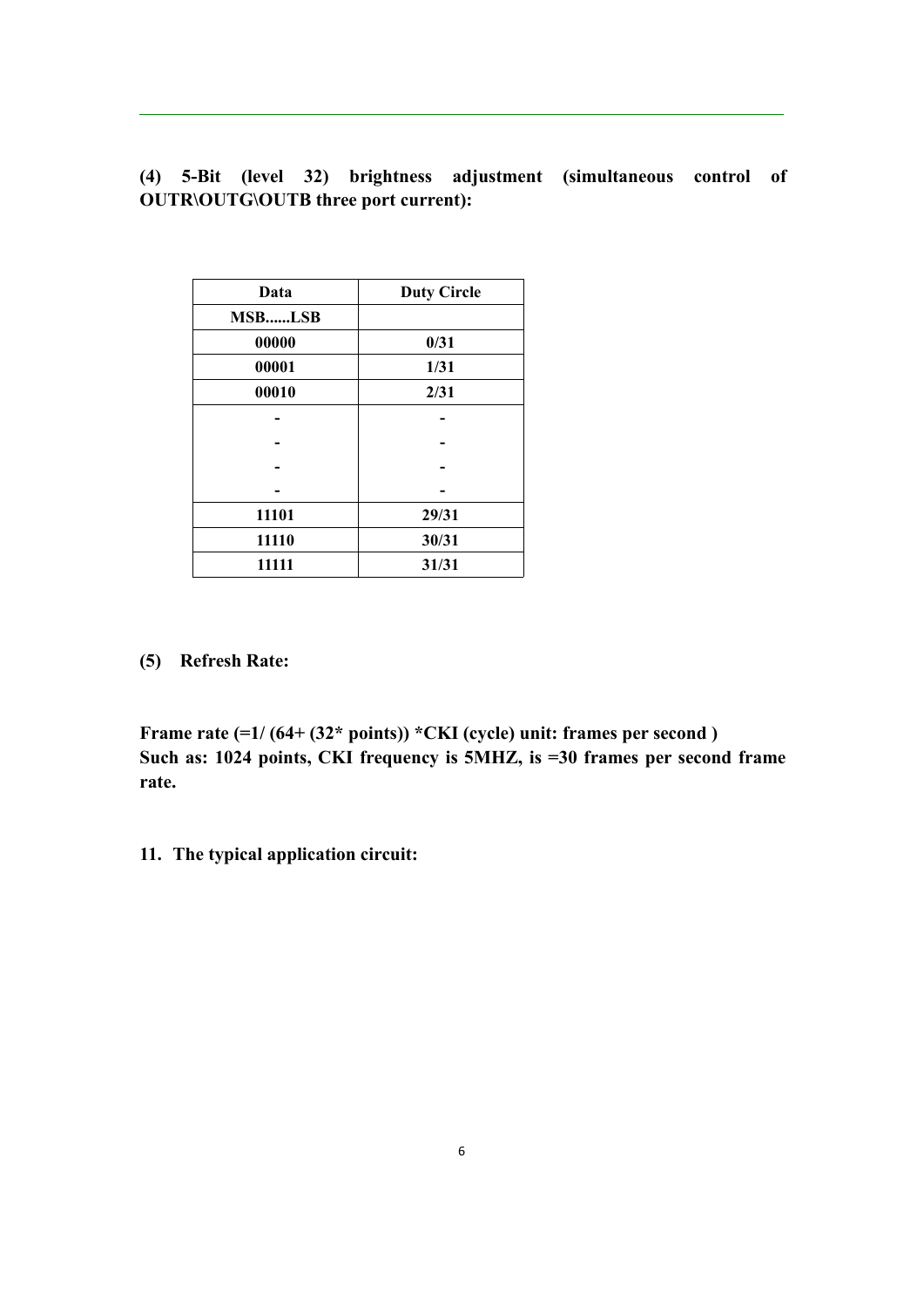

In the practical application circuit, the signal input and output pins of the IC signal input and output pins should be connected

to the signal input and output terminals. In addition, in order to make the IC chip is more stable, even the capacitance between beads is essential back;

Application: used for soft lamp strip or hard light, lamp beads transmission distance is short, suggested in signal in time the clock line input and output end of each connected in series protection resistors,

R1=R0 of about 500 ohms.

Application: for module or general special-shaped products, lamp beads transmission distance is long, because of different wire and transmission distance, in the signal in time clock at both ends of the line on grounding protection resistance will be slightly different; to the actual use of fixed;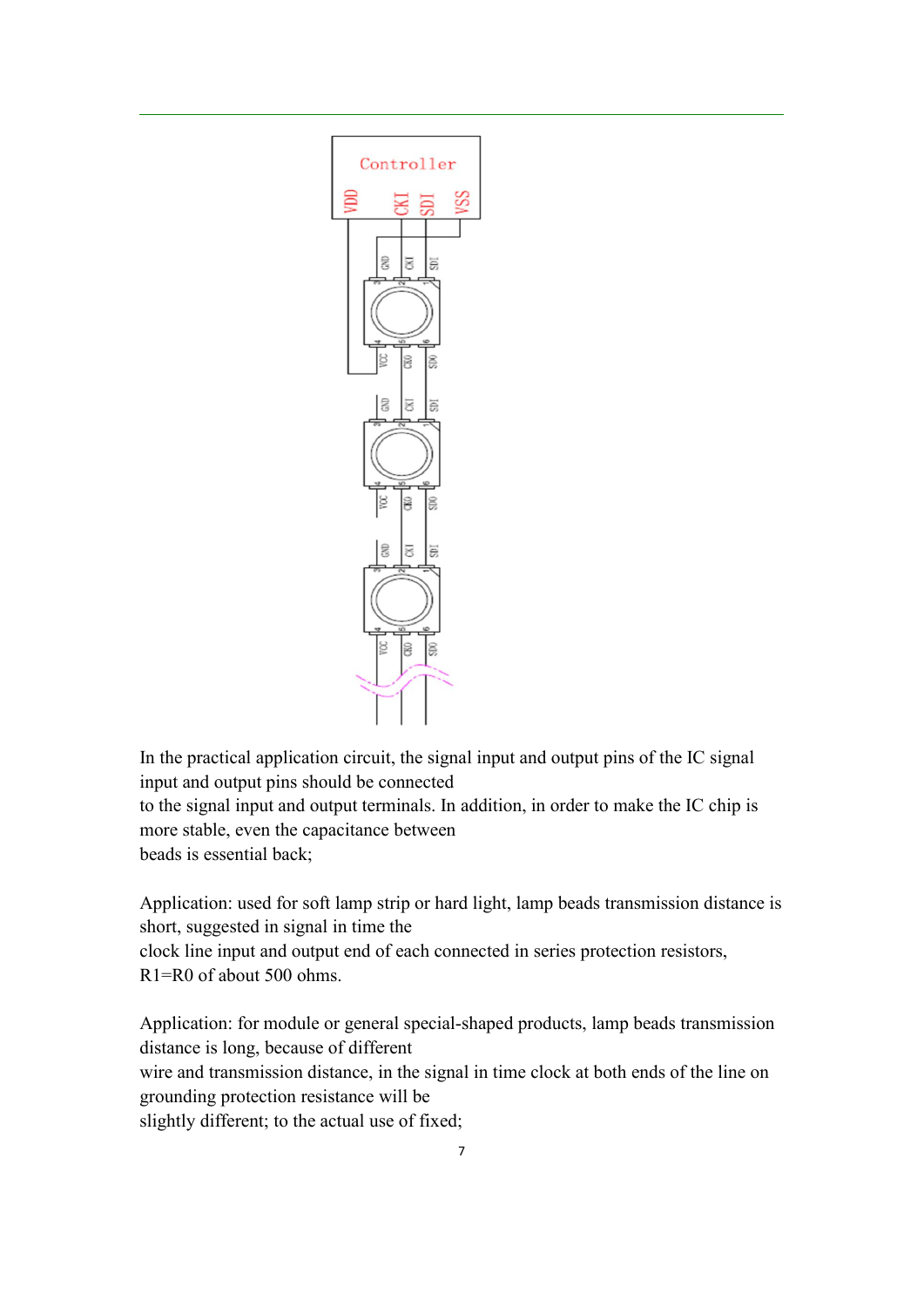

## **12. Standard LED Performance Graph:**





Wavelength Characteristics

 $3.0$ 

 $\overline{5.0}$ 

 $4.0$ 



Thermal Pad Temperature vs. Relative Light Output

100% **GREEN** Relative Emission Distribution **BLUE** RED 80% 60% 40% 20%  $0.00$ 700 750 800 400 450 500 550 600 650 Wavelength (nm)



60

Thermal Pad Temperature (°C)

80

100

120

 $\mathbf{0}$ 

 $20$ 

40

Thermal Pad Temperature vs. Forward Current

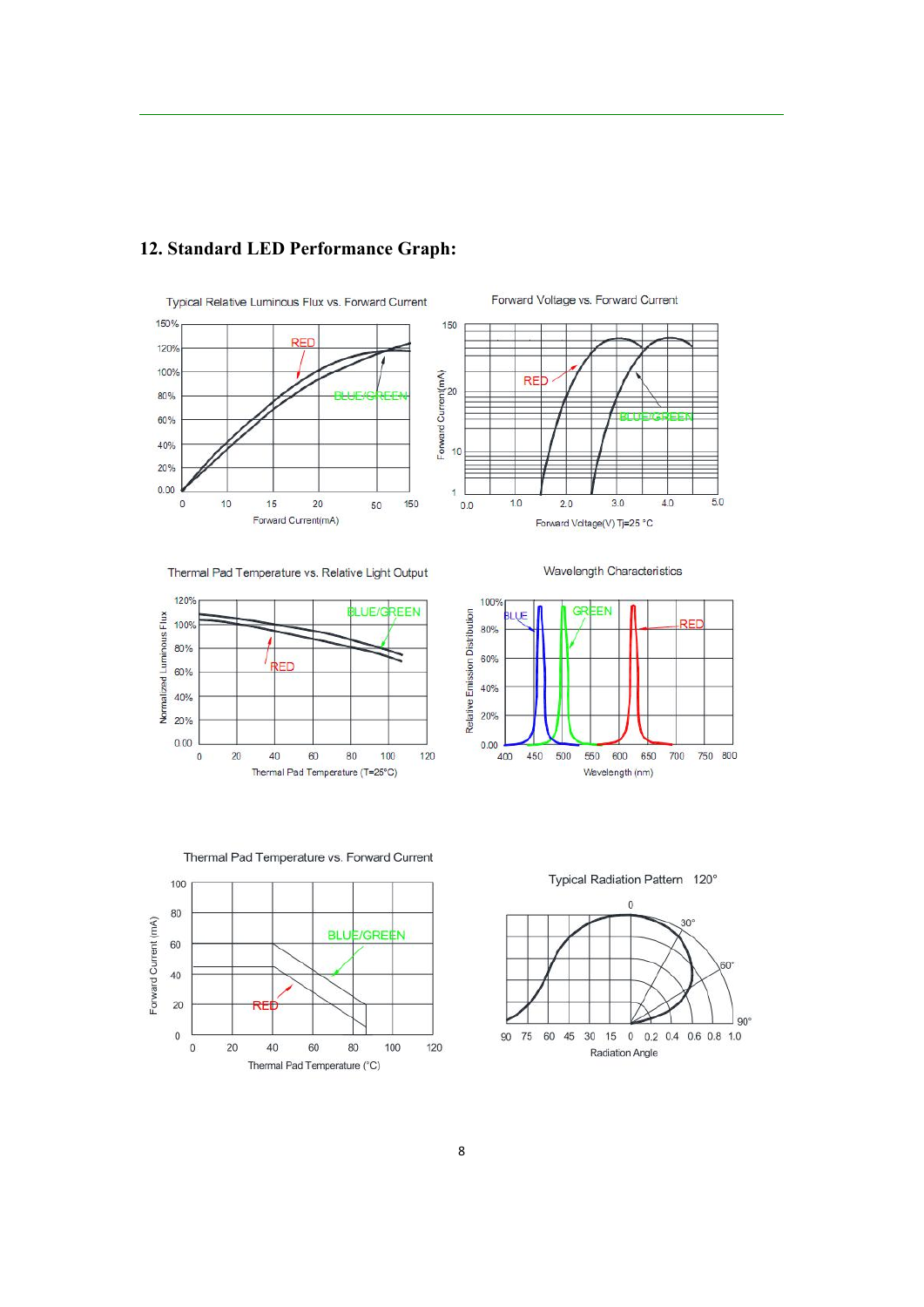## **13 . Packaging Standard:**



The reel pack is applied in SMD LED. The LEDs are packed in cardboard boxes after packaging in normal or anti-electrostatic bags. cardboard boxes will be used to protect the LEDs from mechanical shocks during transportation. The boxes are not water resistant and therefore must be kept away from water and moisture.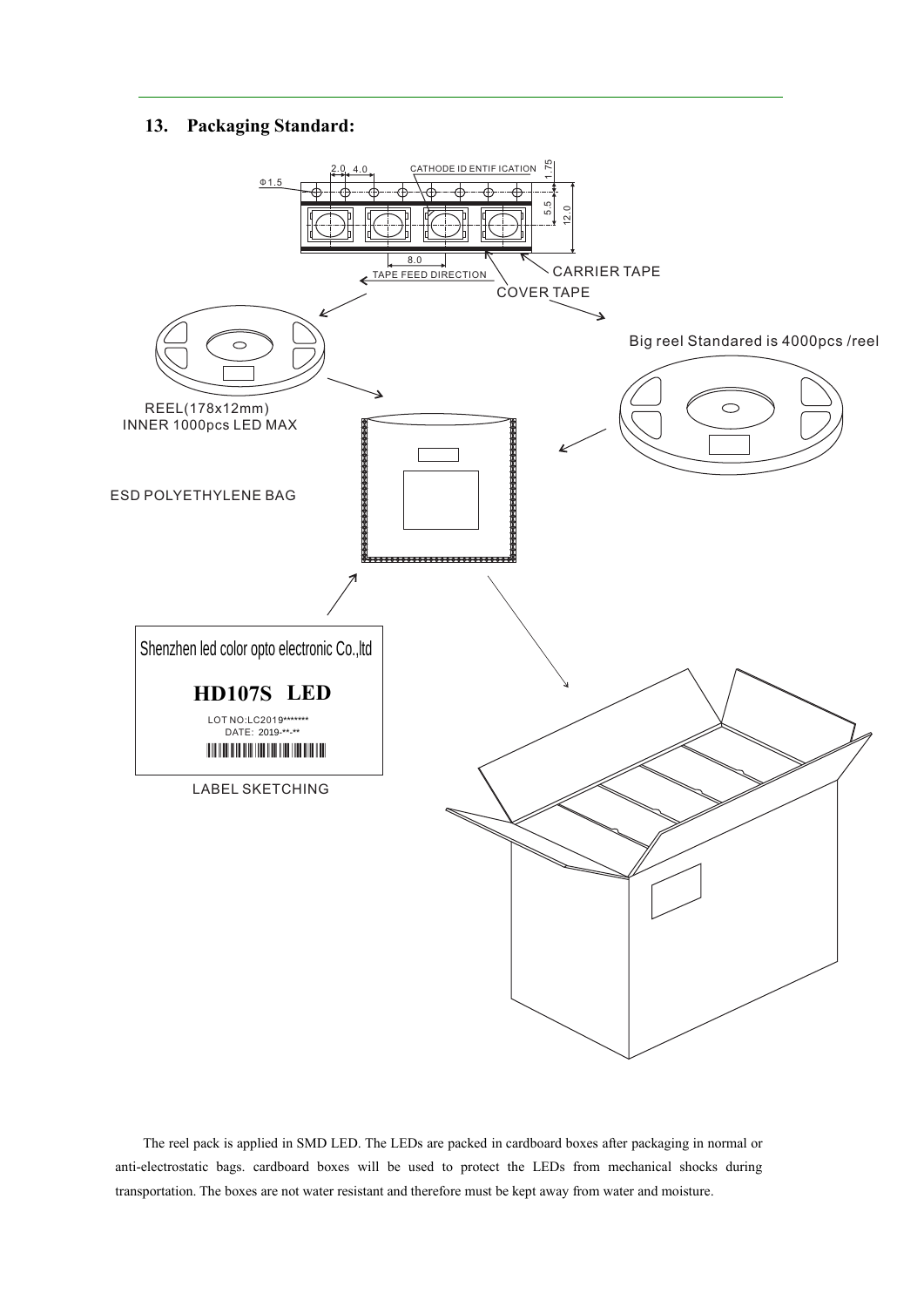## **14. Reliability test**

| No.            | <b>Test Project</b>     | <b>Test Condition</b>                                                                 | Guideline     | Judgm |
|----------------|-------------------------|---------------------------------------------------------------------------------------|---------------|-------|
|                |                         |                                                                                       |               | ent   |
| 1              | Thermal shock           | $100 \pm 5^{\circ}$ C ~ -40° C $\pm$                                                  | MIL-STD-202G  | 0/22  |
|                |                         | $5^\circ$ C                                                                           |               |       |
|                |                         | 30min~30min 300cycles                                                                 |               |       |
| $\overline{2}$ | High temperature        | Ta= $+100^{\circ}$ C 1000hrs                                                          | JEITA ED-4701 | 0/22  |
|                | storage                 |                                                                                       | 200 201       |       |
| $\overline{3}$ | Low temperature         | Ta= $-40^{\circ}$ C 1000hrs                                                           | JEITA ED-4701 | 0/22  |
|                | storage                 |                                                                                       | 200 202       |       |
| $\overline{4}$ | High temperature and    | Ta= $60^{\circ}$ C RH= $90\%$                                                         | JEITA ED-4701 | 0/22  |
|                | humidity                | 1000hrs                                                                               | 100 103       |       |
|                | Storage                 |                                                                                       |               |       |
| 5              | Temperature cycle       | $-55^{\circ}$ C $\sim$ 25 $^{\circ}$ C $\sim$ 100 $^{\circ}$ C $\sim$ 25 $^{\circ}$ C | JEITA ED-4701 | 0/22  |
|                |                         | $30\text{min}\sim5\text{min}\sim30\text{min}\sim5\text{min}$                          | 100 105       |       |
|                |                         | 100 cycles                                                                            |               |       |
| 6              | Resistance to soldering | Tsld = $260^{\circ}$ C, 10sec. 3                                                      | JEITA ED-4701 | 0/22  |
|                | heat                    | times                                                                                 | 300 301       |       |
| 7              | Normal temperature      | 25° C, IF: Typical current,                                                           | JESD22-A      | 0/22  |
|                | lifespan                | 1000hrs                                                                               | 108D          |       |
|                | test                    |                                                                                       |               |       |

## **Failure criterion**

| Term            | Symbol | <b>Test Condition</b> | Judgment Standard |     |
|-----------------|--------|-----------------------|-------------------|-----|
|                 |        |                       | Min               | Max |
| light intensity | IV     | DC=5V, typical        | Initial data      |     |
|                 |        | current of            | X0.7              |     |
|                 |        | specification         |                   |     |
| Resistance to   |        | DC=5V, typical        | No dead lights or |     |
| soldering heat  |        | current of            | obvious damage    |     |
|                 |        | specification         |                   |     |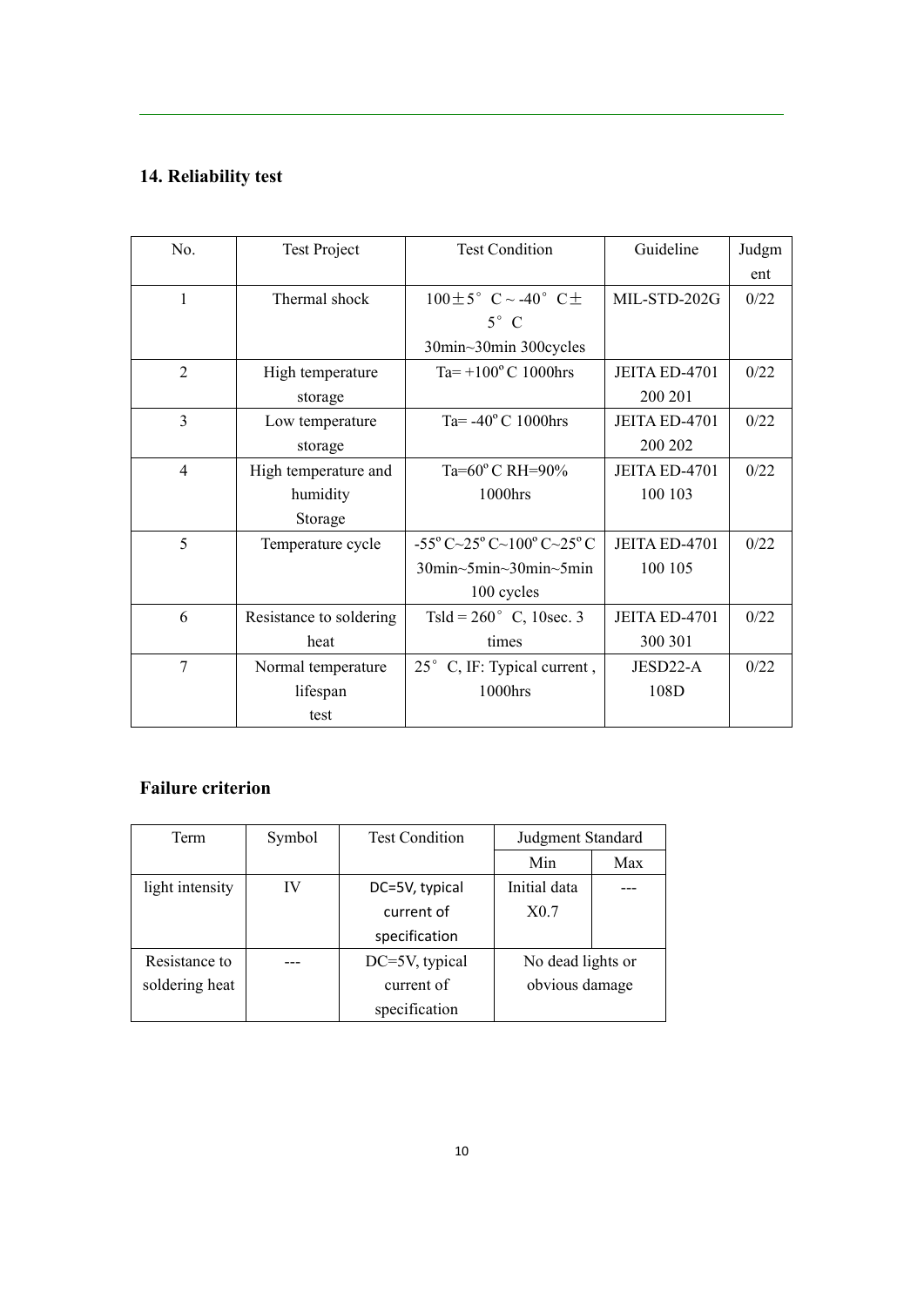#### **15.1 Dust & Cleaning**

The LED use silicone glue to package the 5050 Surface, silicone surface can protect optical properties and improved anti-aging properties. However, silicone is a softer material and prone to attract dust. While a minimal amount of dust and debris on the LED will not cause significant reduction in illumination.We still need to avoid dust falling on the LED surface. After open the bags it must be used immediately.

When you use trichloroethylene or acetone to clean, sometimes the LED surface will dissolve.

Avoid using organic solvent, it is recommended that isopropyl be used as a solvent for cleaning the LEDs.When using other solvents, it should be confirmed beforehand whether the solvents will dissolve thepackage and the resin of not.

Do not clean the LEDs by the ultrasonic. When it is absolutely necessary, the influence as ultrasonic cleaning on the LEDs depends on factors such as ultrasonic power. Baking time and assembled condition.

Before cleaning, a pre-test should be done to confirm whether any damage to the LEDs will occur.

## **15.2 Dehumidification**

LED COLOR smart led are moisture sensitive components, In IPC/JEDEC J-STD-020 MSL Level is 6. **No Matter the Package bag is open or not ,The LED must do dehumidification in the oven for 24 hours at 70 degree before use and used within 4 hours, otherwise it need to be dehumidified again**

#### **15.3 Reflow Soldering Characteristics**

In our Test, LED Color comfirm those smart led are compatible with JEDEC J-STD-020C,Customers are required to follow the soldering temperature profile recommended by the solder paste manufacturer used.

Please note that this general guideline may not apply to all PCB design and reflow soldering equipment configurations.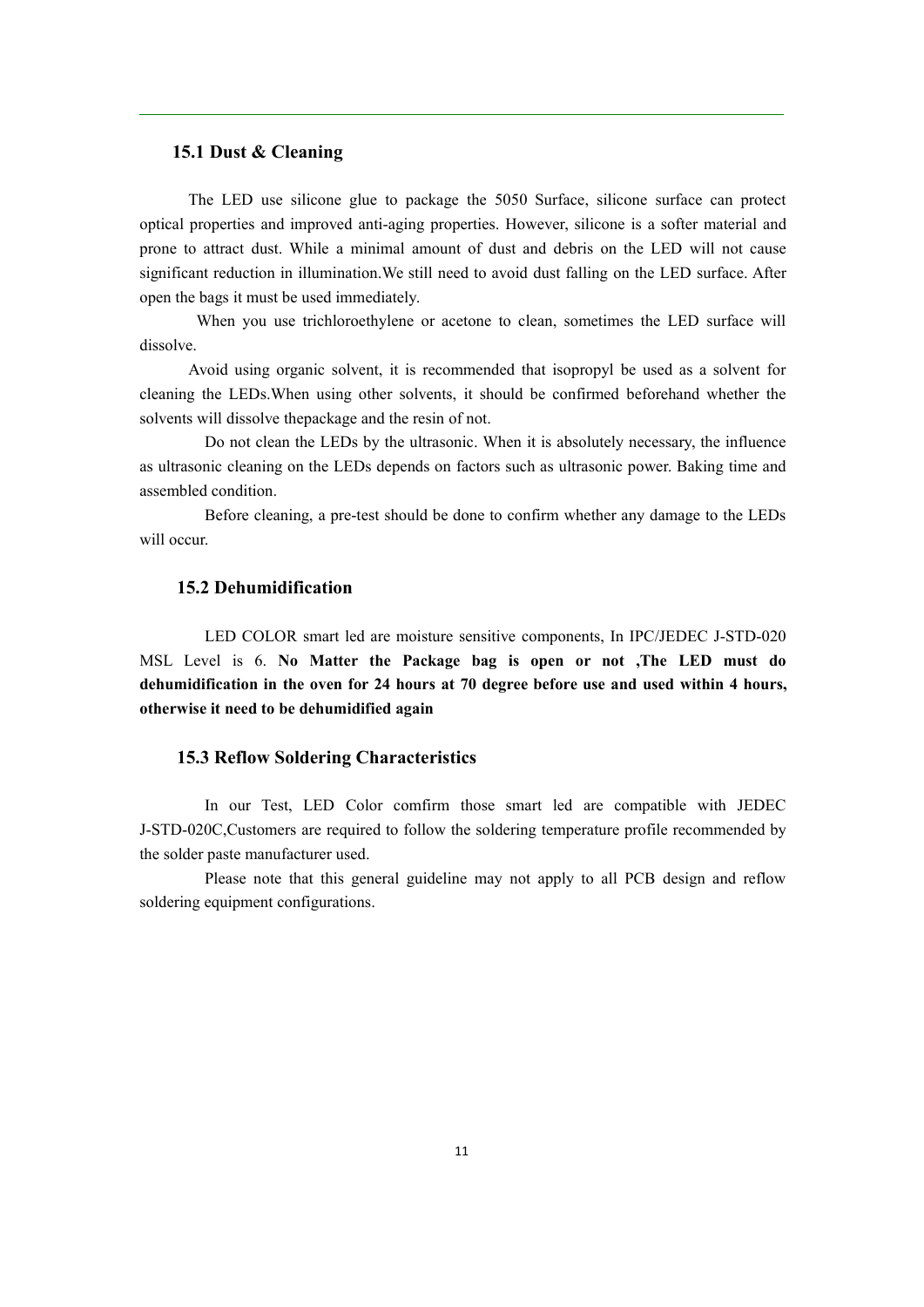

| Profile Feature                           | Lead-Based Solder           | Lead-Free Solder         |
|-------------------------------------------|-----------------------------|--------------------------|
| Average Ramp-Up Rate (Ts max to Tp)       | $3 \text{ °C}$ /second max. |                          |
| Preheat: Temperature Min (Ts)<br>min)     | $100^{\circ}$ C             | $150^{\circ}$ C          |
| Preheat: Temperature Min (Ts)<br>$max$ )  | $150^{\circ}$ C             | $200^{\circ}$ C          |
| Preheat: Time (ts min to ts<br>max        | $60-120$ seconds            | $60-180$ seconds         |
| Time Maintained Above: Temperature (TL)   | 183 $\degree$ C             | $217^{\circ}$ C          |
| Time Maintained Above: Time $(t L)$       | $60-150$ seconds            | $60-150$ seconds         |
| Peak/Classification Temperature $(T \ P)$ | 215 °C $\degree$ C          | 238 °C °C                |
| Time Within 5℃ ℃ of Actual Peak           | $\leq 10$ seconds           | $\leq 10$ seconds        |
| Temperature (tp)                          |                             |                          |
| Ramp-Down Rate                            | $6 °C$ /second max          | $6 \degree$ C/second max |
| Time 25 $\degree$ C to Peak Temperature   | $\leq$ 6 minutes max        | $\leq$ 6 minutes max     |

Note: All temperatures refer to topside of the package, measured on the package body surface.

## **15.4 Anti-static and surge protection for IC devices**

Static electricity and surges can damage the LED products of IC devices, so appropriate protective measures must be taken;

The signal input and output ports of IC devices must be connected in series with protective resistors to prevent product failure due to surge or electrostatic shock ports;

In order to protect the LED products of IC devices, whenever you encounter LEDs, wear anti-static straps, anti-static straps and anti-static gloves.

All devices and equipment must be grounded

It is recommended that each product be tested before shipment for relevant electrical tests to select defective products due to static electricity.

In the design of the circuit, consideration should be given to eliminating the surge to the LED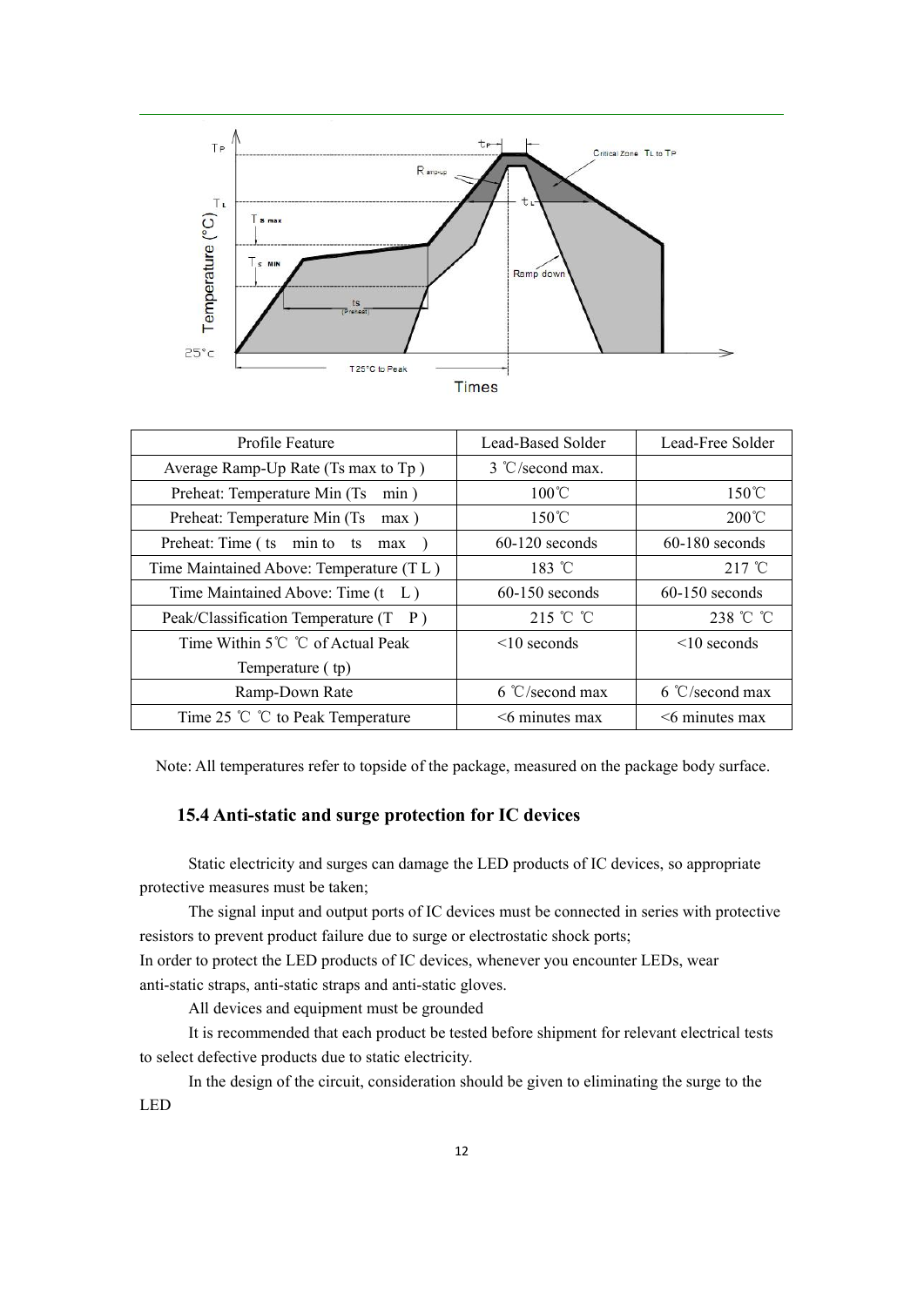#### **15.5 Other requirements**

SMT nozzle requirements: (red circle refers to the inside diameter of the nozzle)



Pressing the colloid surface will affect the reliability of LED because the LED is advanced silicone-gel.And therefore precautions should be taken to avoid the strong pressure on the component. It's proper to make the LED be used in safe condition when using a suction nozzle. Silicon packing with soft and elastic, it greatly reduces thermal stresses and unable to bear external mechanical forces. Therefore, preventive measures should be taken in process of manually handling.

1 Clip the LED from its side.Neither directly touch the gel surface with the hand or sharp instrument, it may damage its internal circuit.



2 Not to be double stacked, it may damage its internal circuit.